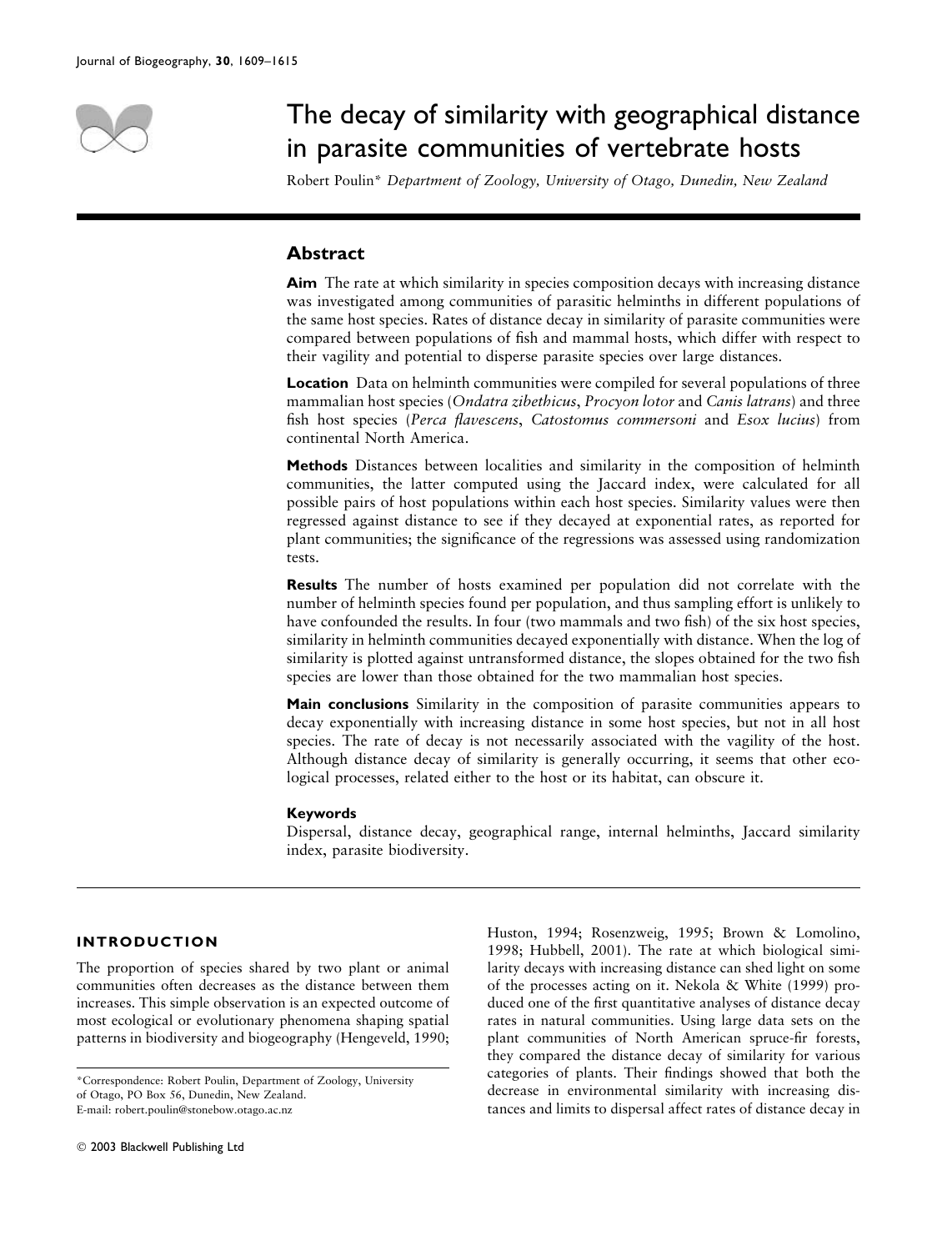biological similarity (Nekola & White, 1999). We currently lack quantitative estimates of distance decay rates for other types of biological communities; such estimates would be useful, as they would allow us to determine how variable rates of decay are among different types of organisms, and to formulate general laws of distance decay of similarity.

Parasite communities represent good models for investigations of distance decay rates. They have often been well censused, i.e. their moderate species richness makes it possible for all species to be enumerated. There also exist considerable data on the parasite communities from several populations of the same host species across large geographical areas, providing sufficient material for analyses of distance decay rates. Finally, there is already evidence that distance between host populations affects similarity in the species composition of parasite communities. In multivariate analyses of habitat characteristics that relate with similarity of parasite communities, distance between sampling localities usually emerges as the best predictor of similarity (Poulin & Morand, 1999). However, the rate at which similarity among parasite communities decays with distance has never been quantified.

As a rule, the potential for parasite propagules to disperse in space is much lower than the dispersion potential of their hosts. The vagility of the host species may thus be a key determinant of the spread or exchanges of parasite species among host populations on geographical scales. We might expect rates of distance decay of similarity to be lower among parasite communities of vagile host species than those of parasite communities in hosts with limited dispersal abilities. Typically, among vertebrate host species, values of similarity indices among parasite communities of coastal marine fish, which live in a continuous habitat without real barriers, are the highest recorded, followed by those of parasite communities in birds and mammals (Poulin, 1997). Parasite communities of freshwater vertebrate hosts such as fish and amphibians have the lowest similarity values (Poulin, 1997). The latter hosts live in isolated habitats (lakes, rivers, ponds) separated by terrestrial environments; exchanges of parasite species among freshwater host populations are possible via several routes (Esch et al., 1988), but they should be less frequent than those among host populations not physically constrained to particular locations. We might thus expect the rates of distance decay to be higher among parasite communities of, say, freshwater fish, than among those of more vagile hosts such as terrestrial mammals.

The first goal of this study was to determine if the similarity in the species composition of helminth parasite communities tends to decay exponentially with increasing distance among host populations in continental North America. Nekola & White (1999) observed exponential rates of decay among plant communities, and a comparison with parasite communities would be informative. The second goal of the study was to determine whether the rate of decay was different between parasite communities in mammal hosts and those in freshwater fish hosts whose geographical dispersal may be more constrained. The helminth communities in mammals and fish consist of the same four taxonomic groups

(trematodes, cestodes, nematodes and acanthocephalans), and are thus comparable in this respect. The results of this study provide a test of the spatial dispersal potential of parasites, and of how it is affected by the type of host they exploit.

### METHODS

Data on the species composition of helminth communities in different populations of vertebrate hosts were obtained from the parasitological literature. The three mammalian host species chosen are among the best-studied in North America: the muskrat Ondatra zibethicus, the raccoon Procyon lotor, and the coyote Canis latrans. The total numbers of helminth species observed in these hosts, from all populations pooled, were 35, 47 and 37, respectively. All species of endoparasitic helminths in these hosts were considered since published surveys included both enteric parasites and those found in other tissues. As the number of hosts examined in a survey is an important determinant of how many of the less common parasite species are found (see Walther et al., 1995), only data from surveys that examined at least 30 individual hosts per population were included. Except for data on two raccoon populations presented in the same report, data on each of the host populations came from different surveys (Table 1).

The three fish host species chosen are also well-studied, and come from distinct higher taxa; they are the yellow perch Perca flavescens, the white sucker Catostomus commersoni, and the pike Esox lucius. Data on the helminth communities of perch were obtained from the appendix of Carney & Dick's (1999) paper, which compiled information from numerous surveys carried out throughout North America; these included only the enteric helminths of perch, for a total of 38 species across all host populations included here. Data on the composition of helminth communities in different populations of sucker and pike came from several different surveys (Table 1), and included all internal helminths, i.e. adult worms in the gastrointestinal tract as well as larval forms in other tissues. The latter can mature in hosts, such as birds, that can disperse parasites quickly and over large distances. The inclusion of such allogenic parasites with the autogenic parasites (that mature locally in fish) for the computation of similarity values can affect the results (see Esch et al., 1988). However, excluding the few allogenic species (five of a total of 34 helminth species in sucker, six of 32 in pike) had no influence on the results, and all parasites are therefore included in the analyses that follow. As with mammalian hosts, data were only included if at least 30 individual hosts per population have been examined in a survey; because of the low number of host populations available, however, a population of suckers where only 22 fish have been examined, and one of pike where 23 fish were examined, were exceptionally included in the analysis. In any event, it was verified whether host sample size covaried significantly with the number of helminth species found in a population, across all host populations of the same species.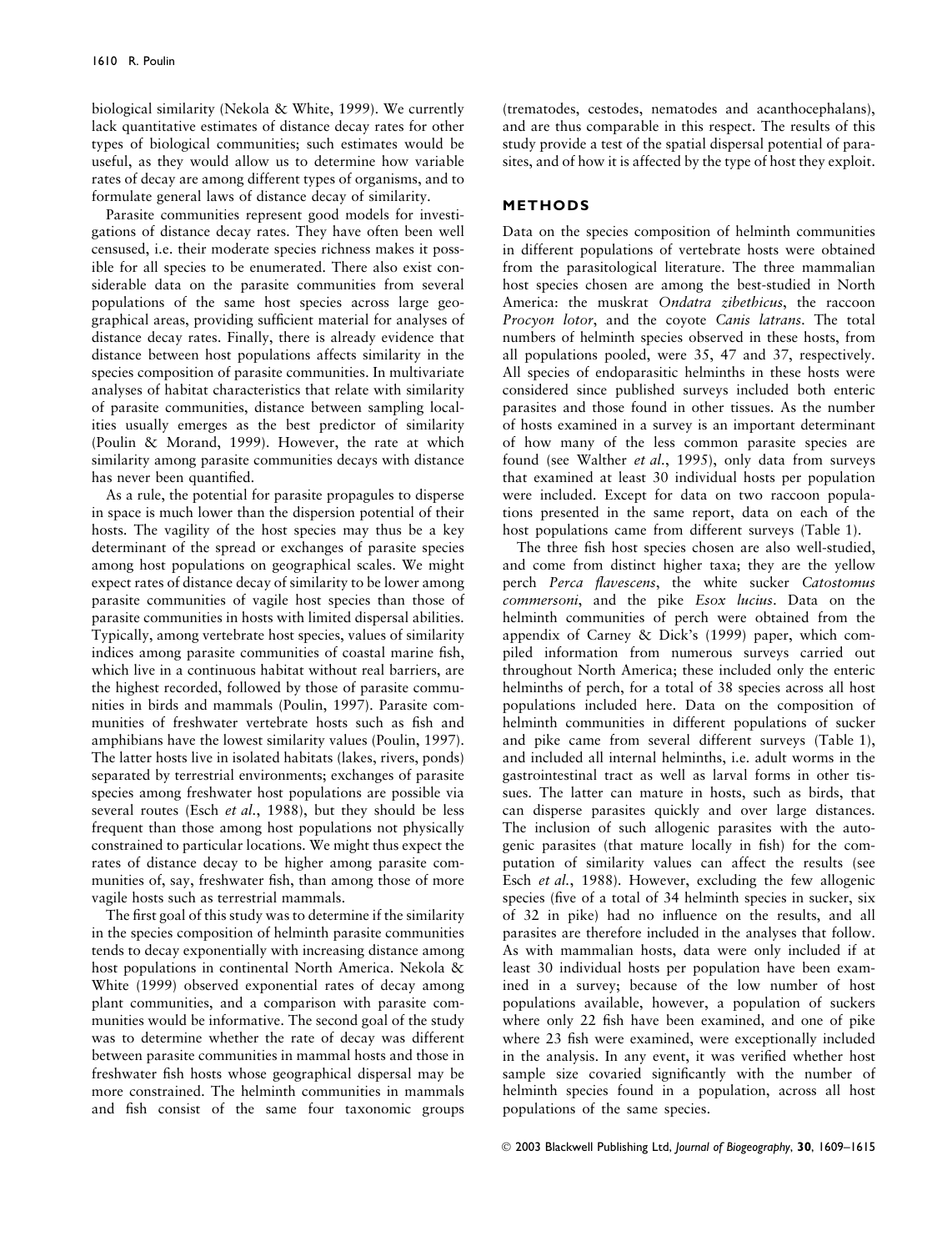Table 1 Summary of the parasite community data used in the analysis of distance decay in similarity

| Host species          | No. of host Average | populations distance (km) | Parasite species<br>richness (range) similarity | Average | Sources   |
|-----------------------|---------------------|---------------------------|-------------------------------------------------|---------|-----------|
| Mammals               |                     |                           |                                                 |         |           |
| Ondatra zibethicus    | 8                   | 2243                      | $5 - 18$                                        | 0.312   | $1 - 8$   |
| Procyon lotor         | 8                   | 1066                      | $6 - 33$                                        | 0.284   | $9 - 15$  |
| Canis latrans         | 7                   | 1609                      | $5 - 20$                                        | 0.288   | $16 - 22$ |
| Fish                  |                     |                           |                                                 |         |           |
| Perca flavescens      | 21                  | 1138                      | $2 - 1.5$                                       | 0.193   | 23        |
| Catostomus commersoni | 6                   | 1470                      | $2 - 21$                                        | 0.128   | $24 - 28$ |
| Esox lucius           | 6                   | 2008                      | $4 - 14$                                        | 0.207   | $26 - 31$ |

Sources: (1) Gilford (1954), (2) Ball (1952), (3) Beckett & Gallicchio (1967), (4) Senger & Neiland (1955), (5) McKenzie & Welch (1979), (6) MacKinnon & Burt (1978), (7) Rigby & Threlfall (1981), (8) Abram (1969), (9) Jordan & Hayes (1959), (10) Bafundo et al. (1980), (11) Harkema & Miller (1964), (12) Hoberg & McGee (1982), (13) Smith et al. (1985), (14) Snyder & Fitzgerald (1985), (15) Price & Harman (1983), (16) Butler & Grundmann (1954), (17) Franson et al. (1978), (18) Ameel (1955), (19) Holmes & Podesta (1968), (20) Pence & Windberg (1984), (21) Samuel et al. (1978), (22) van den Bussche et al. (1987), (23) Carney & Dick (1999), (24) Amin (1974), (25) Arai & Mudry (1983), (26) Bangham (1955), (27) Dechtiar (1972), (28) Leong & Holmes (1981), (29) Arthur et al. (1976), (30) Chinniah & Threlfall (1978), (31) Watson & Dick (1980).

For each host species, similarity in helminth species composition and geographical distance were computed for all possible pairs of host populations. The Jaccard similarity index was used because of its simplicity, widespread use, and reliance on presence/absence data. Put simply, it is the number of helminth species shared by two host populations divided by the total number of helminth species found in the two host populations put together. It ranges from zero (no species in common between two host populations) to one (the two host populations have exactly the same helminth species). Distance between pairs of host populations was calculated as the linear distance between sampling localities, obtained from a map. The scale of the map was 1 cm  $= 92.4$  km, and the precision of each measurement of distance was to within 1 mm or 9 km, when sampling localities were specified with accuracy. When only a larger area was given as the sampling site, the centre of this area was used, and the precision of the distance measurement was therefore more variable; given that typical distances between localities are in the order of  $10^2$  and  $10^3$  km, this imprecision is probably insignificant.

Jaccard similarity values were ln-transformed [or  $ln(x + 1)$ -transformed if there were Jaccard values of zero]; linear regressions of the transformed similarity values against untransformed distance values provided the best overall fit to the data (see Results). As the pairwise similarity values and distances are not truly independent in a statistical sense (each host population is used in more than one pairwise comparison), and as there were slight deviations from normality for certain variables, the significance of each regression model was tested using a randomization approach (Manly, 1997). This was achieved using the RT 2.1 program (B. Manly, Centre for Applications of Statistics and Mathematics, University of Otago, New Zealand). All regression probabilities are based on 10,000 permutations.

#### RESULTS

Among conspecific populations of mammalian hosts, there was no relationship between the number of hosts examined per population and the number of helminth species found (on ln-transformed values: O. *zibethicus*,  $r = 0.463$ ,  $n = 8$ ,  $P = 0.248; P.$  lotor,  $r = 0.578, n = 8, P = 0.132; C.$  latrans,  $r = -0.401$ ,  $n = 7$ ,  $P = 0.375$ ). Sampling effort and helminth species richness were also not correlated when all mammalian populations were pooled, irrespective of what host species they represented  $(r = 0.194, n = 23,$  $P = 0.376$ . The same pattern was observed for fish hosts, whether host species were treated separately (P. flavescens,  $r = 0.269$ ,  $n = 21$ ,  $P = 0.239$ ; C. commersoni,  $r = -0.440$ ,  $n = 6$ ,  $P = 0.382$ ; E. lucius,  $r = 0.028$ ,  $n = 6$ ,  $P = 0.958$ ) or together  $(r = 0.025, n = 33)$  $P = 0.889$ . There is thus no reason to believe that inadequate sampling effort resulted in a systematic error in the lists of helminth species from the various host populations, or in artefacts in the following results.

Similarity in helminth communities decreased with distance in two of the three mammalian host species (Fig. 1, Table 2). A linear regression in a semi-log plot provided a good fit to these data, implying an exponential rate of distance decay. The slopes for both P. lotor and C. latrans are very similar, around a value of 0.50. The scatter of points for C. latrans, however, suggests that similarity decays more rapidly at first, and more slowly as distances between host populations become larger (Fig. 1); such an effect is not apparent for P. lotor.

In helminth communities from fish hosts, similarity also decreases with increasing geographical distance between host populations for two of the three host species investigated (Fig. 2, Table 2). In the two fish species for which this applies, excluding Jaccard values of zero (i.e. pairwise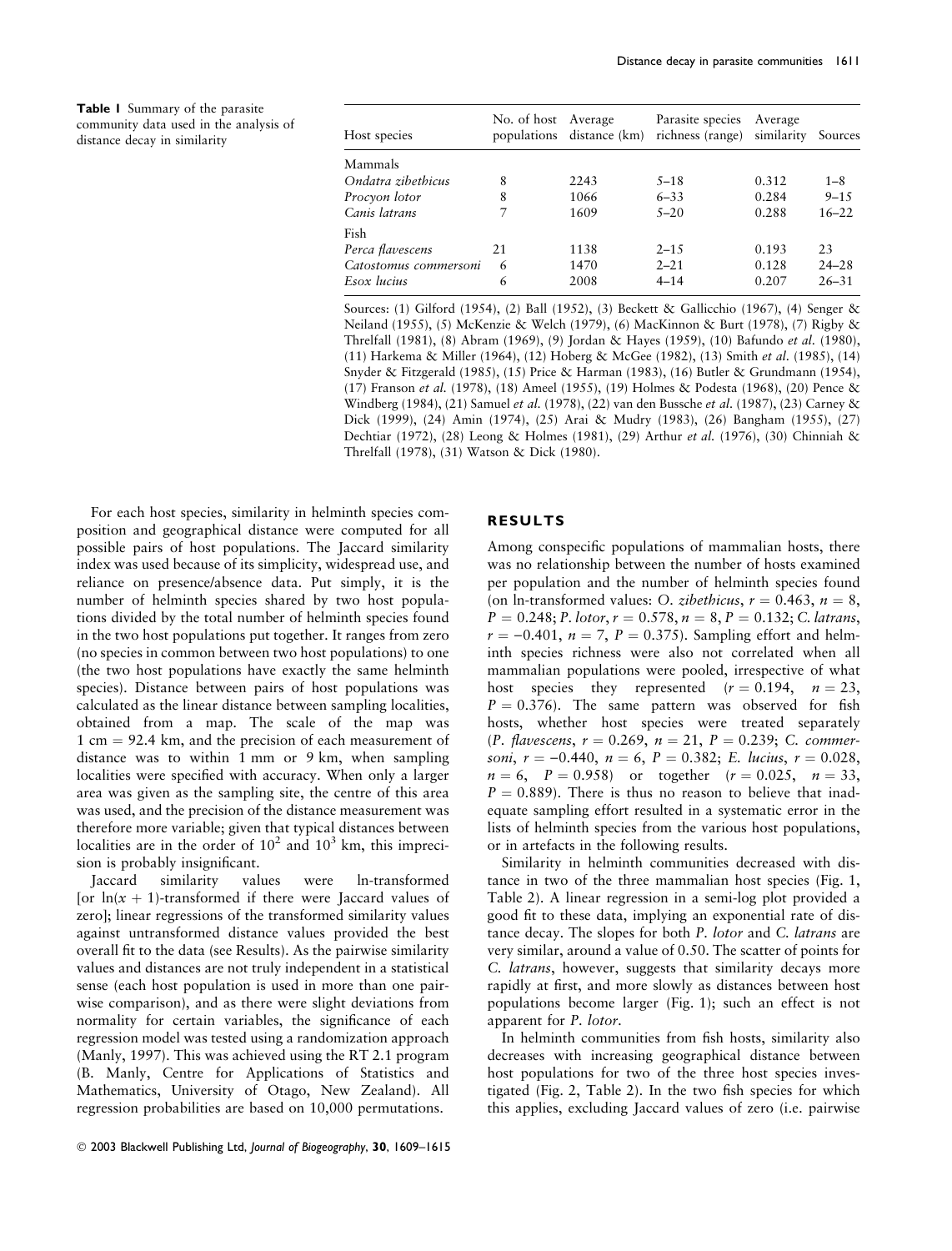

Figure 1 The ln-transformed similarity plotted against distance for all pairwise comparisons of helminth communities in three species of mammalian hosts. Lines indicate that there is a significant relationship between the two variables (see Table 2).

comparisons between fish populations that do not share any helminth species) had no important impact on these results (Table 2). The slopes of the regression in the semilog plots for fish hosts were lower than those for mammal hosts (Table 2), but still indicate an exponential decay of similarity with distance. However, it is how P. *flavescens* and E. lucius differ from one another that is interesting. The scatter of points for P. *flavescens* is roughly triangular (Fig. 2). This suggests that although the maximum similarity between any two helminth communities tends to decrease with the distance between their localities, low similarity or even complete dissimilarity is relatively common regardless of distance, i.e. even between adjacent communities. In contrast, the points for E. lucius form a tight pattern

Table 2 Regression statistics for the decay of similarity with distance in helminth parasite communities. The sample size  $(n)$  is the number of similarity values and distances in each analysis, i.e. the number of pairwise contrasts between host populations. Intercepts are in units of ln(similarity), and slope values are in units of ln(similarity) per 1000 km distance

| Host species           | $\boldsymbol{n}$ | Intercept Slope |          | $r^2$ | P      |
|------------------------|------------------|-----------------|----------|-------|--------|
| Mammals                |                  |                 |          |       |        |
| Ondatra zibethicus     | 28               | $-1.148$        | $-0.028$ | 0.01  | 0.6109 |
| Procyon lotor          | 28               | $-0.902$        | $-0.485$ | 0.42  | 0.0002 |
| Canis latrans          | 2.1              | $-0.579$        | $-0.520$ | 0.38  | 0.0029 |
| Fish                   |                  |                 |          |       |        |
| Perca flavescens       | 210              | 0.223           | $-0.048$ | 0.07  | 0.0012 |
| Perca flavescens*      | 159              | 0.273           | $-0.046$ | 0.12  | 0.0005 |
| Catostomus commersoni  | 1.5              | 0.133           | $-0.012$ | 0.01  | 0.6850 |
| Catostomus commersoni* | 11               | 2.030           | 0.117    | 0.04  | 0.5765 |
| Esox lucius            | 15               | $-0.896$        | $-0.383$ | 0.69  | 0.0001 |

\*Including only pairs of helminth communities with at least one species in common.

along the regression line, indicating a much more important determining role for geographical distance.

# **DISCUSSION**

The diminishing proportion of shared species between two communities with increasing geographical distance is an obvious feature of natural systems, but the exact rate at which similarity decays with distance is an aspect of this phenomenon that has only recently received attention. Nekola & White (1999) found that a simple negative exponential function provided the best fit to the distance decay of similarity in plant communities. In the four host species where similarity in parasite communities decreased with distance, an exponential function also fits the observed pattern. Exponential decay can have many explanations. For instance, it is consistent with Hubbell's (2001) recent neutral theory of biodiversity and biogeography, based on ecological drift coupled with random speciation and dispersal. Regardless of its cause, exponential decay of similarity implies a constant proportional reduction in similarity per unit distance. Except for the slope value for perch (P. flavescens) populations, which is rather low, the exponential decay in similarity of parasite communities in the other three vertebrate host species is very similar to the values for plant communities obtained by Nekola & White (1999). This suggests that despite the biological differences between spruce-fir forest communities and helminth communities in vertebrates, the distance decay of similarity may be similar among these communities.

Two aspects of the present results require an explanation. First, why was an exponential decay of similarity with distance observed among the parasite communities of only four of the six host species investigated? One possible reason may be that there was some taxonomic uncertainty in the data; in particular there may have been some errors in the published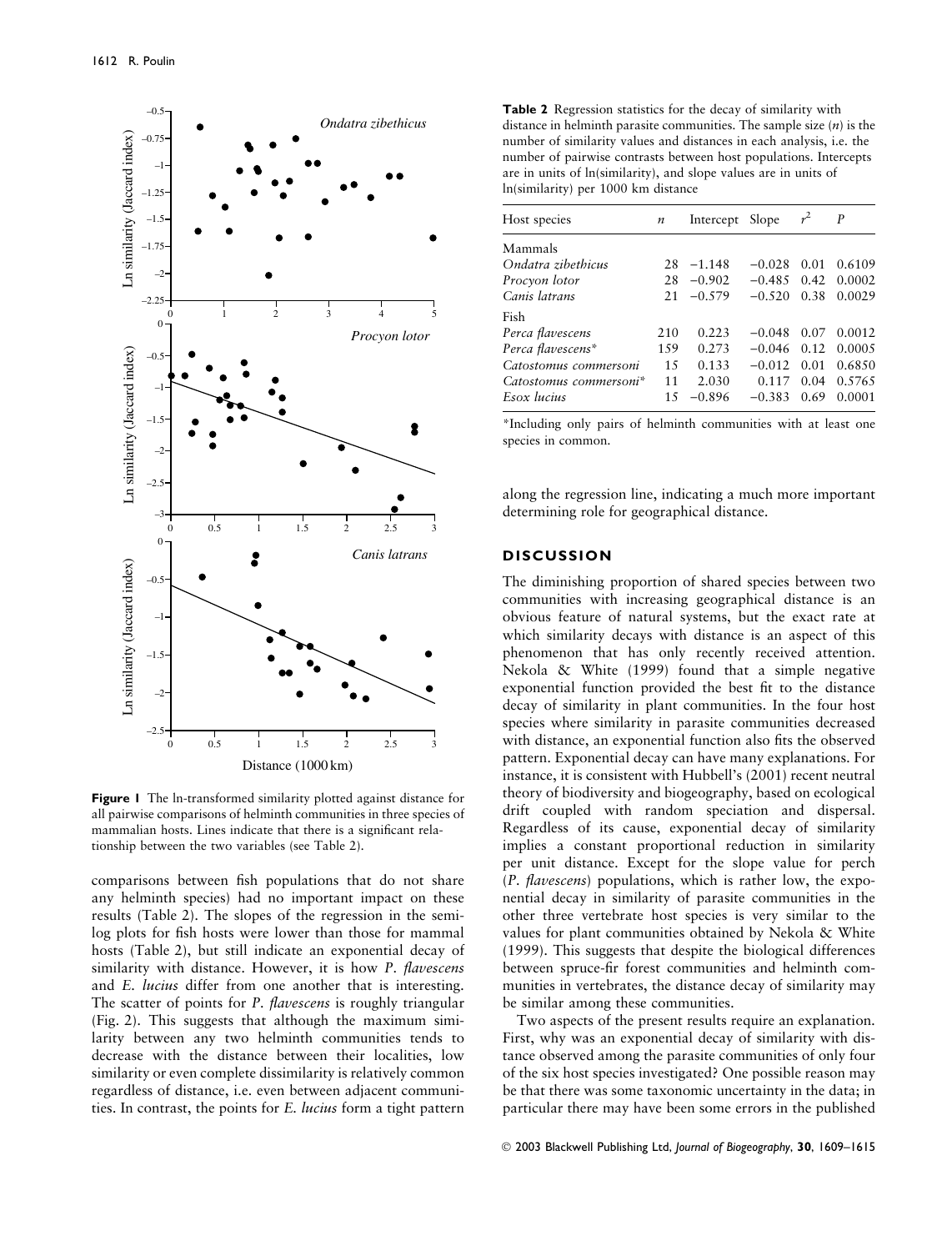

Figure 2 The ln-transformed similarity plotted against distance for all pairwise comparisons of helminth communities in three species of fish hosts. Lines indicate that there is a significant relationship between the two variables (see Table 2).

lists of helminth species used to assemble the data base. The identification of helminth species by the original authors of the parasite surveys had to be taken as accurate in this study, as there was no way to have all the specimens examined by a single person. An error or two could have a big impact on the computation of the Jaccard index of similarity. Another explanation may be that some host species possess traits that are capable of neutralizing any distance effect on similarity of parasite communities. For instance, populations of muskrat (O. zibethicus) were separated by greater distances than those of the other two mammal species in this study, and yet their parasite communities were on average more similar to each other (Table 1). There was no distance decay

in similarity among parasite communities in muskrat populations. Perhaps the semi-aquatic habits, or some other feature, of this host species has favoured the dispersal of its parasites over greater distances, resulting in greater homogeneity among the parasite communities, and blurring the effect of distance. Whatever the explanation, it appears that exponential distance decay of similarity is not a universal property of parasite communities.

The second intriguing aspect of the present results is the difference in rates of decay between parasite communities in fish and mammal hosts. Contrary to what had been expected, similarity apparently decreases at a higher rate in mammal hosts than in fish hosts (Table 2); for a given distance, decay rates in mammals were approximately 1.3 times higher than in pike *E. lucius*, and 10 times higher than in perch P. flavescens. This is not compatible with the idea that host (and parasite) dispersal over geographical distance is more constrained in freshwater fish than in terrestrial mammals, because the former live in physically isolated habitats. This pattern remains the same if the very few allogenic parasite species that mature in birds are excluded from the analyses involving helminth communities of pike. Clearly, host vagility is not the main determinant of the similarity among parasite communities and its decay with distance.

One possible explanation for the lower exponential decay of similarity in communities of fish parasites may be that parasite communities of fish hosts are saturated with species (see Kennedy  $& Guégan, 1994$ ). A limit on the number of locally coexisting parasite species could lead to greater homogeneity in species composition, regardless of distance, by preventing rare parasite species not specialized on the host from successfully invading a community. Another possibility may be that the freshwater habitats of fish tend to be rather predictable, at least on a continental scale, in terms of the composition of food webs and the main trophic relationships in which fish take part (see Carney & Dick, 1999; Nelson & Dick, 2002). If the same fauna of invertebrates, which serve as intermediate hosts of helminth parasites, occurs in all freshwater habitats occupied by a given species of fish host, then we may expect distance effects to be attenuated by the ecological stability of these habitats. This would result in lower rates of decay among parasite communities of fish than mammal hosts, but only if the habitats of mammals display greater variability with respect to the availability of intermediate hosts. Having said this, it must be pointed out that stochastic events, such as chance colonization or extinction, are believed to play an important role in the evolution of local parasite assemblages of freshwater fish, especially with respect to parasites disseminated by fish or mammal definitive hosts (Esch et al., 1988; Kennedy, 1990). Clearly, the predictability of many ecological features of freshwater habitats is no guarantee of the presence of specific parasite species. The data on helminth communities of perch support the idea that stochastic events may be important in the assembly of parasite communities. Many pairs of helminth communities in perch do not share a single species (Fig. 2), and this is true regardless of the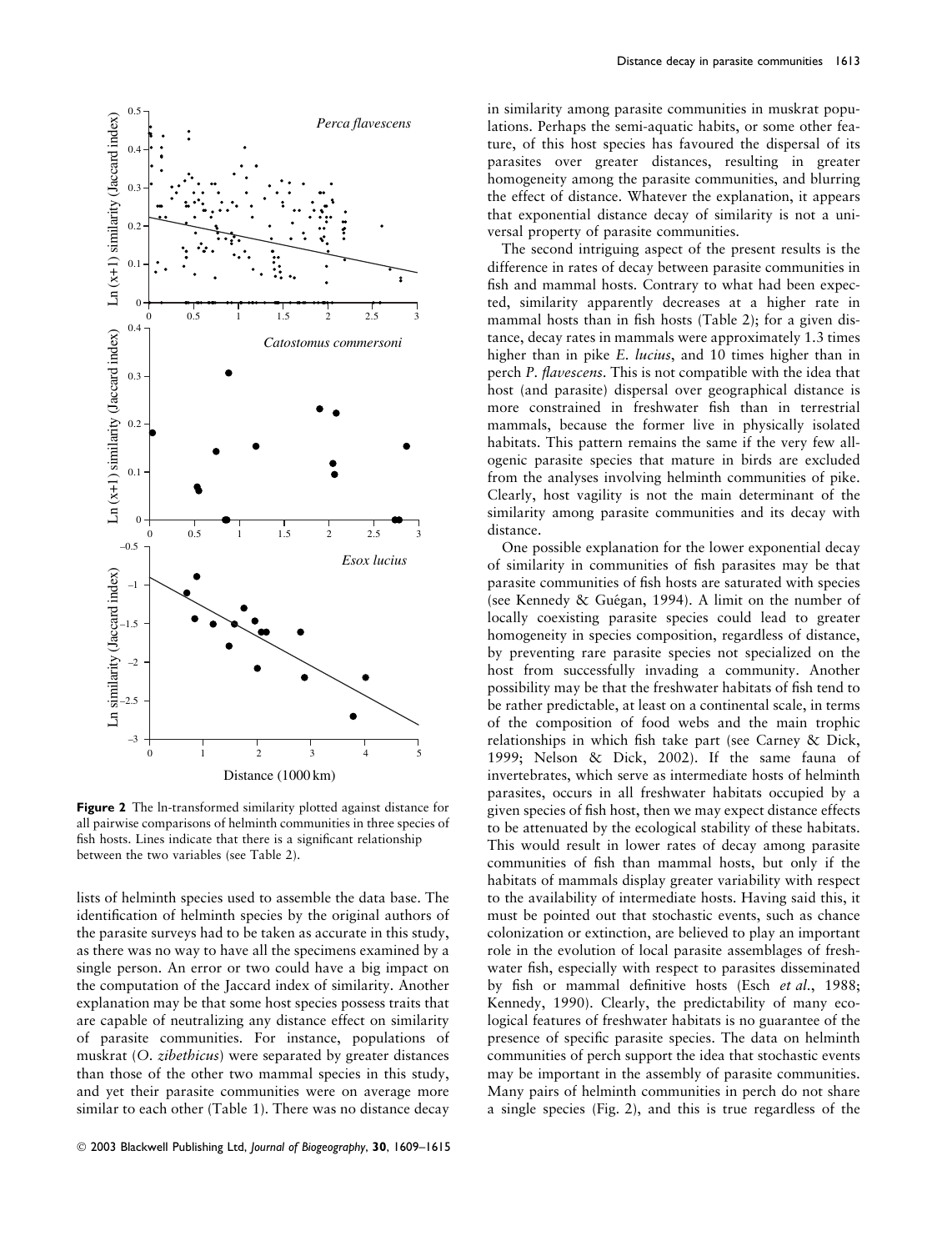distance separating them. Another possibility, of course, is that local habitat effects determine the pattern observed for perch, with the ecological similarity between two near habitats being less predictable than the dissimilarity between distant habitats.

The present analyses focused on assemblages of parasites found in the same host population, and ignored whether these parasites were specialists or generalists. Some parasite species are specialists exploiting only one host species, or a small group of closely related host species, whereas others can parasitize unrelated host species. There is no reason to believe that host specificity limits spatial dispersal, although generalist parasite species may have more opportunities to expand their geographical range. The parasite species exploiting host populations on the fringes of a host species geographical range typically include few specialist species (Kennedy & Bush, 1994). The results of the present analyses may be different if ectoparasite species were included, as ectoparasites of both fish and mammals are typically highly host-specific (see Poulin, 1998).

In summary, the results of this study show that similarity in the composition of parasite communities decays exponentially with increasing distance in some, but not all host species, and that the rate of decay is not necessarily associated with the expected vagility of the host species. The results, while compatible and similar to those of Nekola & White (1999) on plant communities, demonstrate that the biogeography of parasite species does not follow simple rules: distance matters, but it is not always the key determinant of similarity.

#### ACKNOWLEDGMENTS

RP is supported by a James Cook Research Fellowship from the Royal Society of New Zealand.

#### REFERENCES

- Abram, I.B. (1969) Some gastrointestinal helminths of Ondatra zibethicus Linnaeus, the muskrat in Maryland. Proceedings of the Helminthological Society of Washington, 36, 93–95.
- Ameel, D.J. (1955) Parasites of the coyote Canis latrans Say, in Kansas. Journal of Parasitology, 41, 325.
- Amin, O.M. (1974) Intestinal helminths of the white sucker, Catostomus commersoni (Lacépède), in SE Wisconsin. Proceedings of the Helminthological Society of Washington, 41, 81–88.
- Arai, H.P. & Mudry, D.R. (1983) Protozoan and metazoan parasites of fishes from the headwaters of the Parsnip and McGregor Rivers, British Columbia: a study of possible parasite transfaunations. Canadian Journal of Fisheries and Aquatic Sciences, 40, 1676–1684.
- Arthur, J.R., Margolis, L. & Arai, H.P. (1976) Parasites of fishes of Aishihik and Stevens Lakes, Yukon Territory, and potential consequences of their interlake transfer through a proposed water diversion for hydroelectrical purposes. Journal of the Fisheries Research Board of Canada, 33, 2489–2499.
- Bafundo, K.W., Wilhelm, W.E. & Kennedy, M.L. (1980) Geographic variation in helminth parasites from the digestive

tract of Tennessee raccoons, Procyon lotor. Journal of Parasitology, 66, 134–139.

- Ball, L. (1952) Notes on helminth parasites of muskrats from western Colorado. Journal of Parasitology, 38, 83–84.
- Bangham, R.V. (1955) Studies on fish parasites of Lake Huron and Manitoulin Island. American Midland Naturalist, 53, 184–194.
- Beckett, J.V. & Gallicchio, V. (1967) A survey of helminths of the muskrat, Ondatra z. zibethica Miller, 1912, in Portage County, Ohio. Journal of Parasitology, 53, 1169–1172.
- Brown, J.H. & Lomolino, M.V. (1998) Biogeography, 2nd edn. Sinauer Press, Sunderland, MA.
- van den Bussche, R.A., Kennedy, M.L. & Wilhelm, W.E. (1987) Helminth parasites of the coyote (Canis latrans) in Tennessee. Journal of Parasitology, 73, 327–332.
- Butler, J.M. & Grundmann, A.W. (1954) The intestinal helminths of the coyote Canis latrans Say, in Utah. Journal of Parasitology, 40, 440–443.
- Carney, J.P. & Dick, T.A. (1999) Enteric helminths of perch (Perca fluviatilis L.) and yellow perch (Perca flavescens Mitchill): stochastic or predictable assemblages? Journal of Parasitology, 85, 785–795.
- Chinniah, V.C. & Threlfall, W. (1978) Metazoan parasites of fish from the Smallwood Reservoir, Labrador, Canada. Journal of Fish Biology, 13, 203–213.
- Dechtiar, A.O. (1972) Parasites of fish from Lake of the Woods, Ontario. Journal of the Fisheries Research Board of Canada, 29, 275–283.
- Esch, G.W., Kennedy, C.R., Bush, A.O. & Aho, J.M. (1988) Patterns in helminth communities in freshwater fish in Great Britain: alternative strategies for colonization. Parasitology, 96, 519–532.
- Franson, J.C., Jorgenson, R.D., Boggess, E.K. & Greve, J.H. (1978) Gastrointestinal parasitism of Iowa coyotes in relation to age. Journal of Parasitology, 64, 303–305.
- Gilford, J.H. (1954) A survey of muskrat helminths in Illinois. Journal of Parasitology, 40, 702–703.
- Harkema, R. & Miller, G.C. (1964) Helminth parasites of the raccoon, Procyon lotor, in the southeastern United States. Journal of Parasitology, 50, 60–64.
- Hengeveld, R. (1990) Dynamic biogeography. Cambridge University Press, Cambridge.
- Hoberg, E.P. & McGee, S.G. (1982) Helminth parasitism in raccoons, Procyon lotor hirtus Nelson and Goldman, in Saskatchewan. Canadian Journal of Zoology, 60, 53–57.
- Holmes, J.C. & Podesta, R. (1968) The helminths of wolves and coyotes from the forested regions of Alberta. Canadian Journal of Zoology, 46, 1193–1204.
- Hubbell, S.P. (2001) The unified neutral theory of biodiversity and biogeography. Princeton University Press, Princeton.
- Huston, M.A. (1994) Biological diversity: the coexistence of species on changing landscapes. Cambridge University Press, Cambridge.
- Jordan, H.E. & Hayes, F.A. (1959) Gastrointestinal helminths of raccoons (Procyon lotor) from Ossabaw Island, Georgia. Journal of Parasitology, 45, 249–252.
- Kennedy, C.R. (1990) Helminth communities in freshwater fish: structured communities or stochastic assemblages? Parasite communities: patterns and processes (ed. by G.W. Esch, A.O. Bush and J.M. Aho), pp. 131–156. Chapman & Hall, London.

2003 Blackwell Publishing Ltd, Journal of Biogeography, 30, 1609–1615